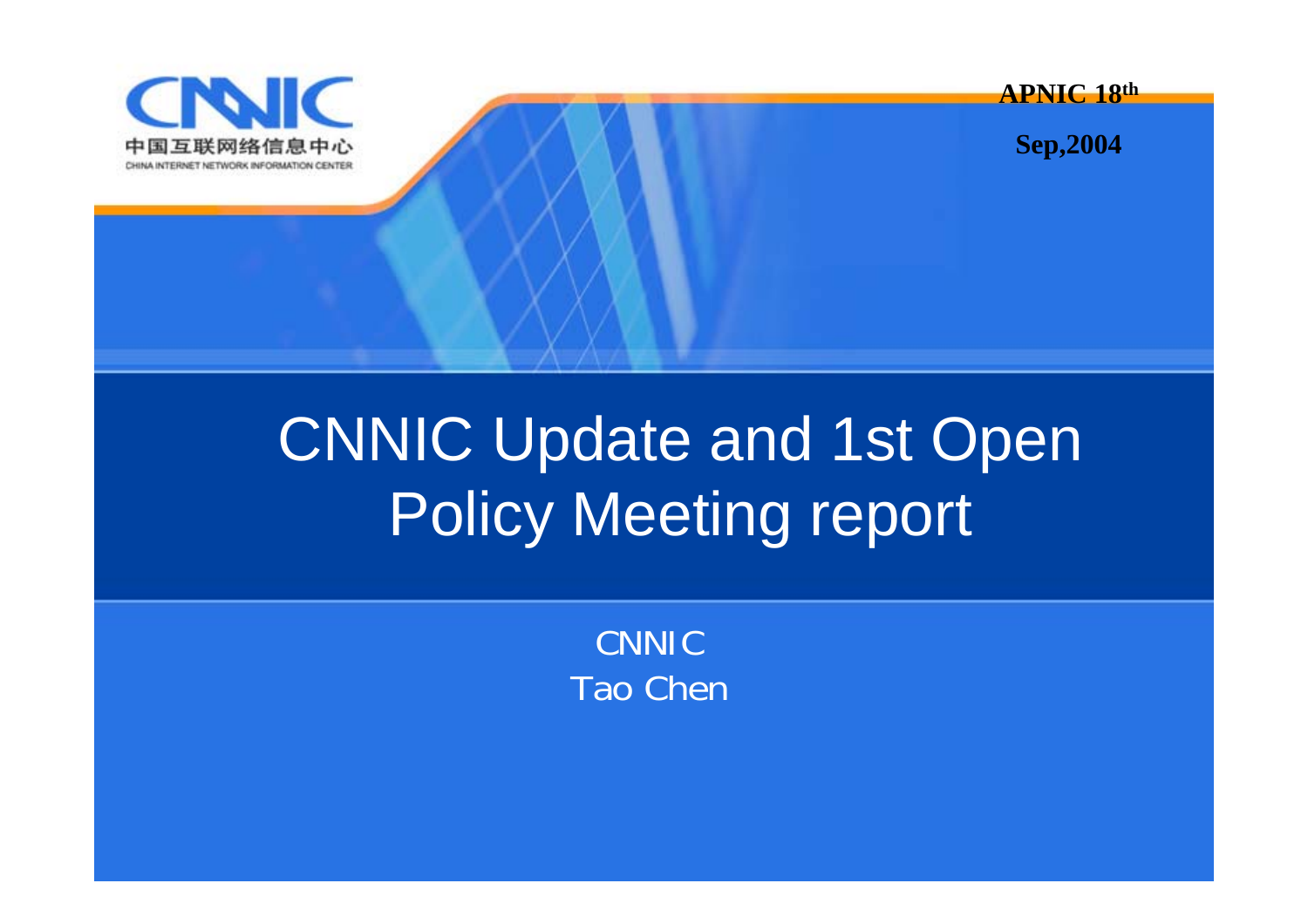## CNNIC introduce

CNNIC is in charge of: Domain name .CNInternet Chinese Keyword IP&AS allocation(APNIC's NIR) Internet Statistics

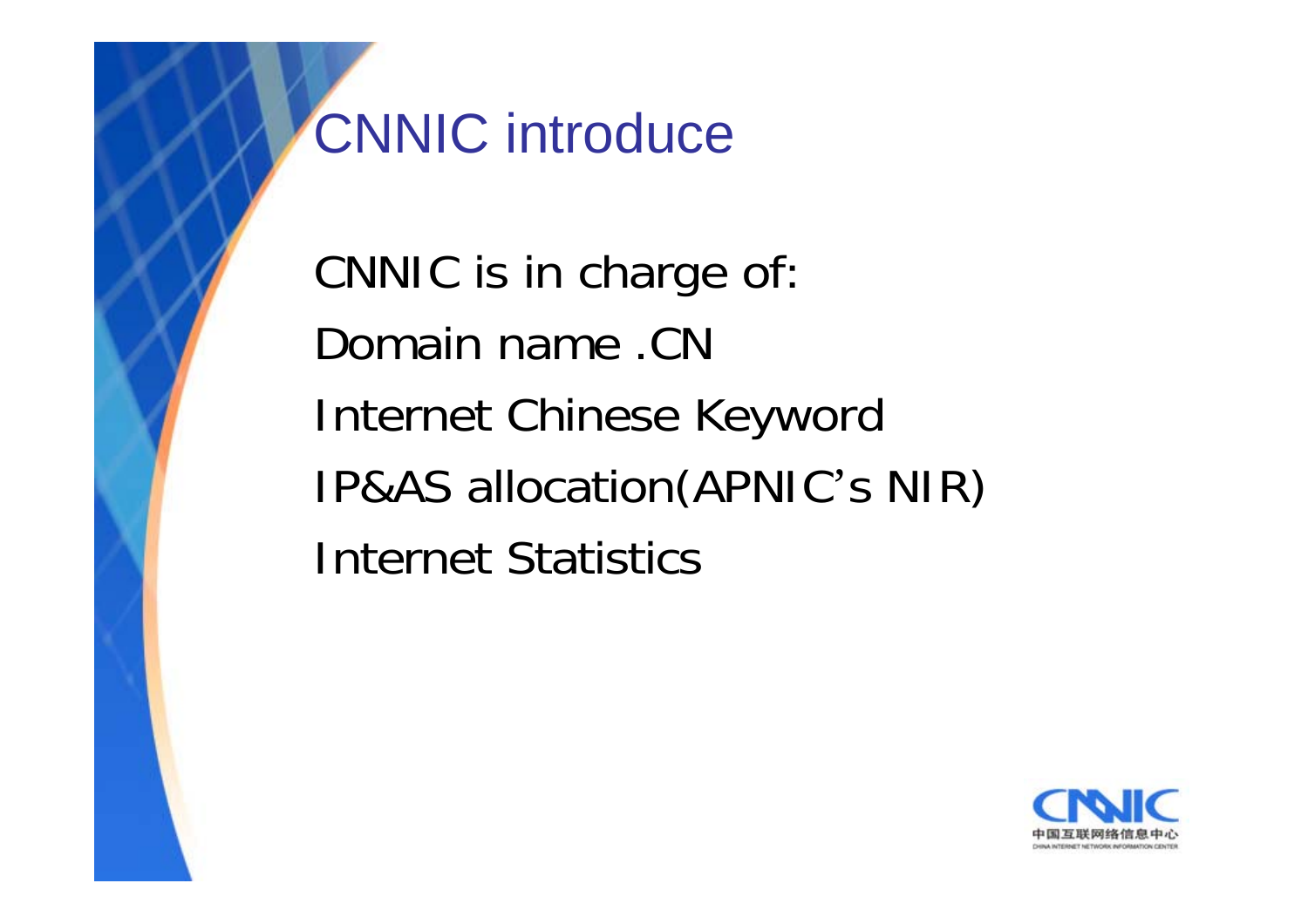# CNNIC IP Department

! IP department has two parts: one is technical group ,the other is member service group . Technical group: Yan Luo has left CNNIC

Yan Dong ,Emily Shen: hostmaster Edward Chen(Chen Tao) : software engineer

in c harge of RT and Chinese whois

.Member service group: One accountant: Lu luMember training :

Eugene

Tom Wang

They belong to CNNIC service department and assist us. Now we have six persons.

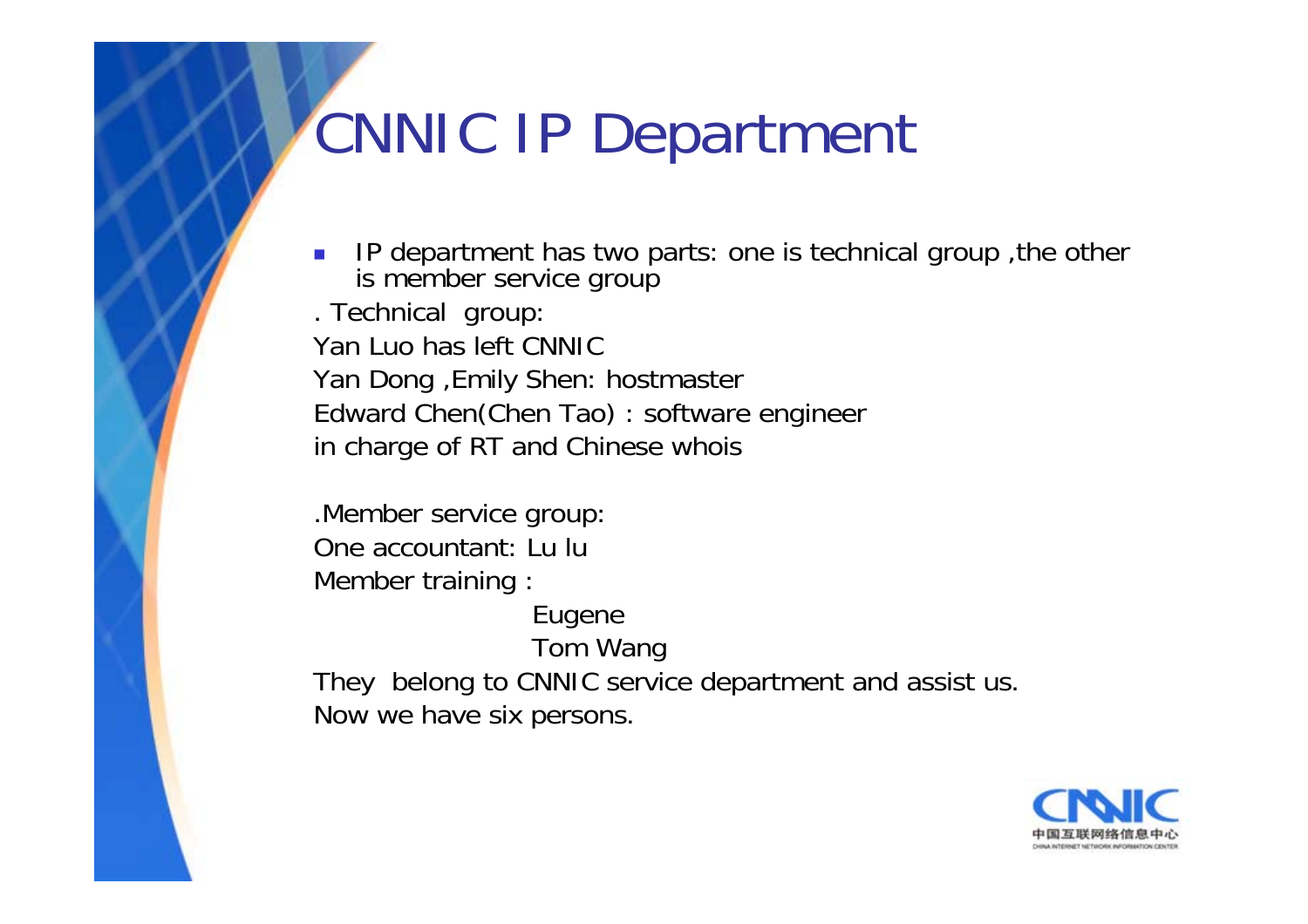## Our new hostmaster

### Yan Dong



#### Emily Shen



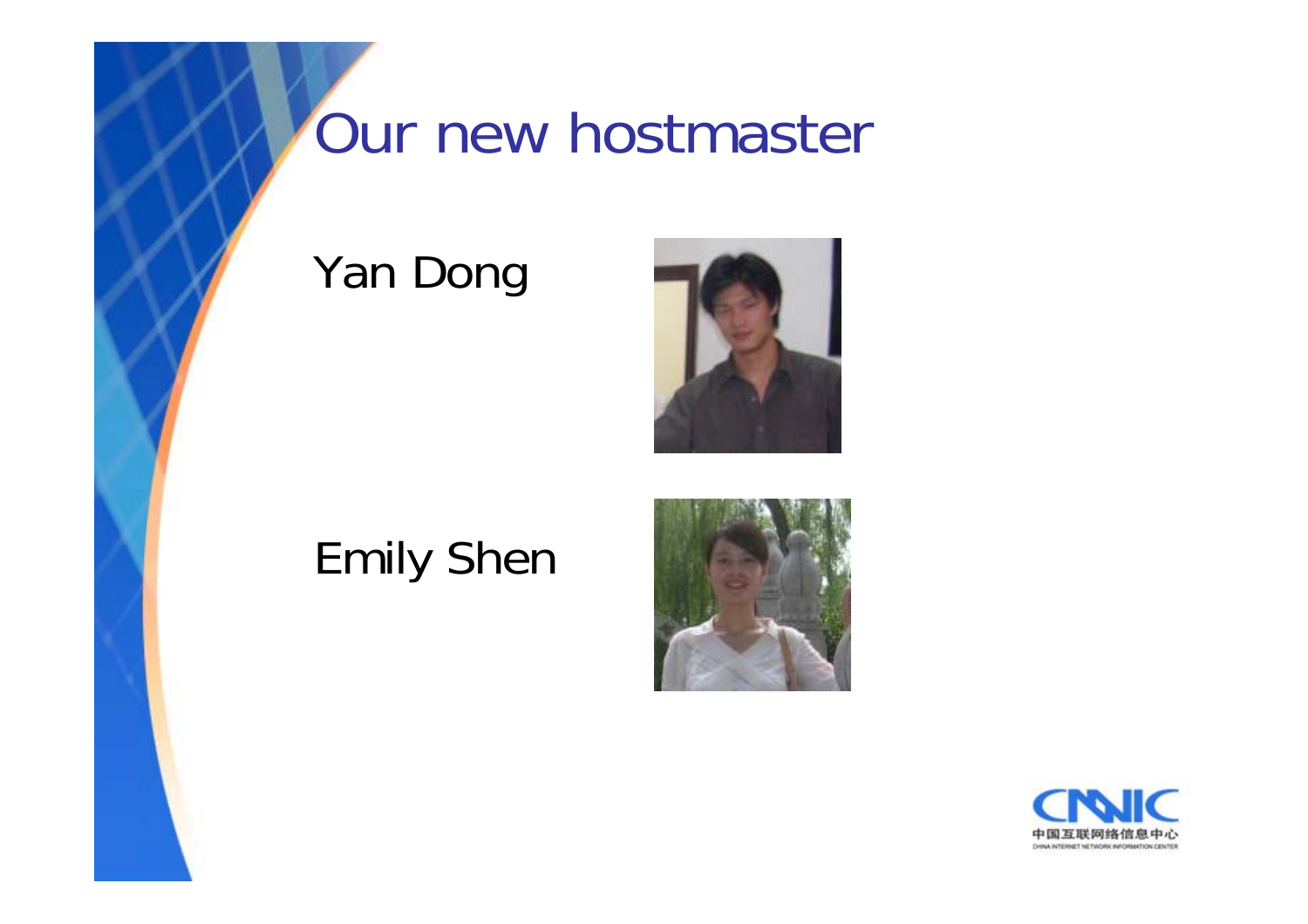#### **Eugene**



### **Tom Wang**



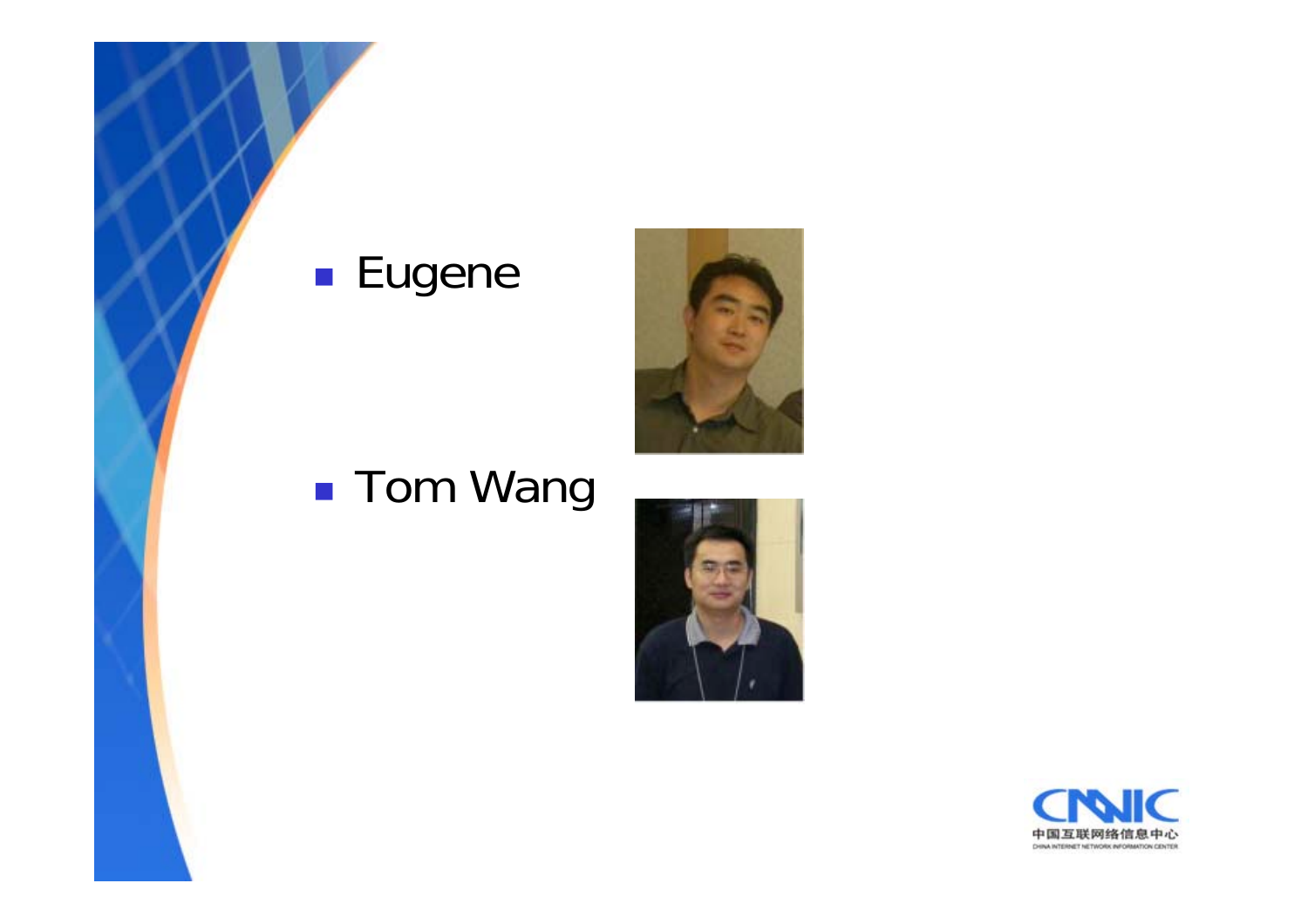work we have done up to now:

.Made a CNNIC's hostmaster manual todescribe how to deal with member'srequest

.Sent Yan luo and Edward Chen to APNIC to take training

- .Built a Allocaion manager to store member information
- .Use Request Trace System to assist IP request

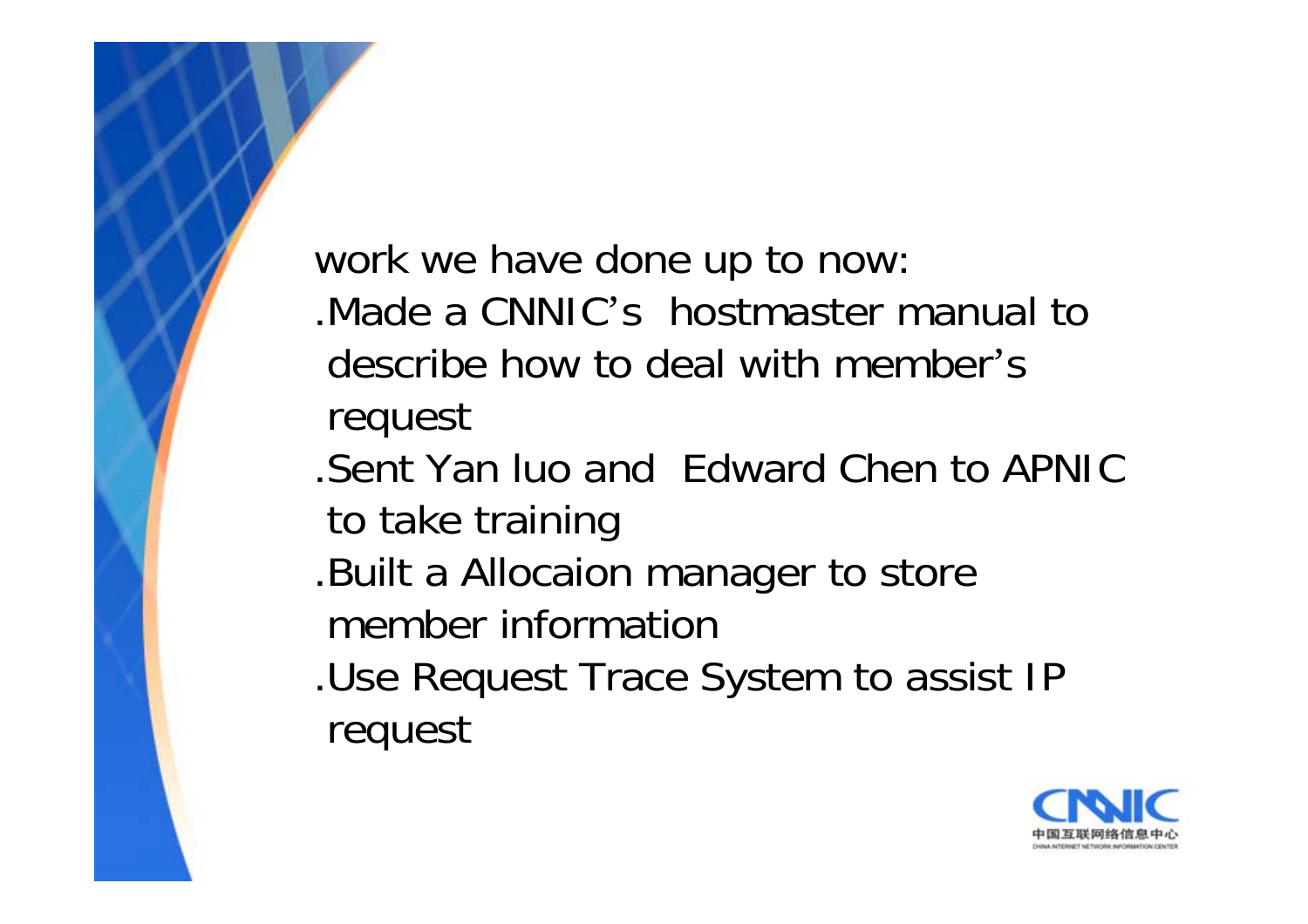| ○58 - ○ 日日公 ○ # ☆ exx け # ● ○ ☆ □ □ ▲ ↓                                                                                          |       |                   |       |                              |  |
|----------------------------------------------------------------------------------------------------------------------------------|-------|-------------------|-------|------------------------------|--|
| that (b) <b>(c)</b> being //ipamas.gov main on 2000/allocation/display_asissing_ambar phy <sup>p</sup> active diffeolog_ambar th |       |                   |       | ● 2 新期 経営 * Serie Hillings □ |  |
| 天新会员                                                                                                                             | 意除液会员 |                   |       |                              |  |
| 点击相应连接,查看具体信息或点击新增加入新资源                                                                                                          |       |                   |       |                              |  |
| ipvi block                                                                                                                       |       | ipv4 block prefix |       |                              |  |
| $61, 240, 0, 0 = 61, 243, 255, 255$                                                                                              | /14   |                   |       |                              |  |
| 220, 192, 0, 0 - 220, 207, 255, 255                                                                                              | Д2    |                   |       |                              |  |
| 总大小5120c                                                                                                                         |       |                   |       |                              |  |
| nm ipv6                                                                                                                          |       |                   |       |                              |  |
| ipv6 black                                                                                                                       |       | ipv6 block prefix |       |                              |  |
| new Toyo                                                                                                                         |       |                   |       |                              |  |
| as number                                                                                                                        |       |                   |       |                              |  |
| new As maker                                                                                                                     |       |                   |       |                              |  |
| 维护账号                                                                                                                             |       |                   |       |                              |  |
| new mintainer                                                                                                                    |       |                   |       |                              |  |
| 联系人名字                                                                                                                            |       |                   | 查询页   |                              |  |
| 徐仁勇                                                                                                                              |       |                   | 清加新对象 |                              |  |
| 杨瑾                                                                                                                               |       |                   | 旅改密码  |                              |  |
| cary persons                                                                                                                     |       |                   | 注值    |                              |  |
|                                                                                                                                  |       |                   |       |                              |  |

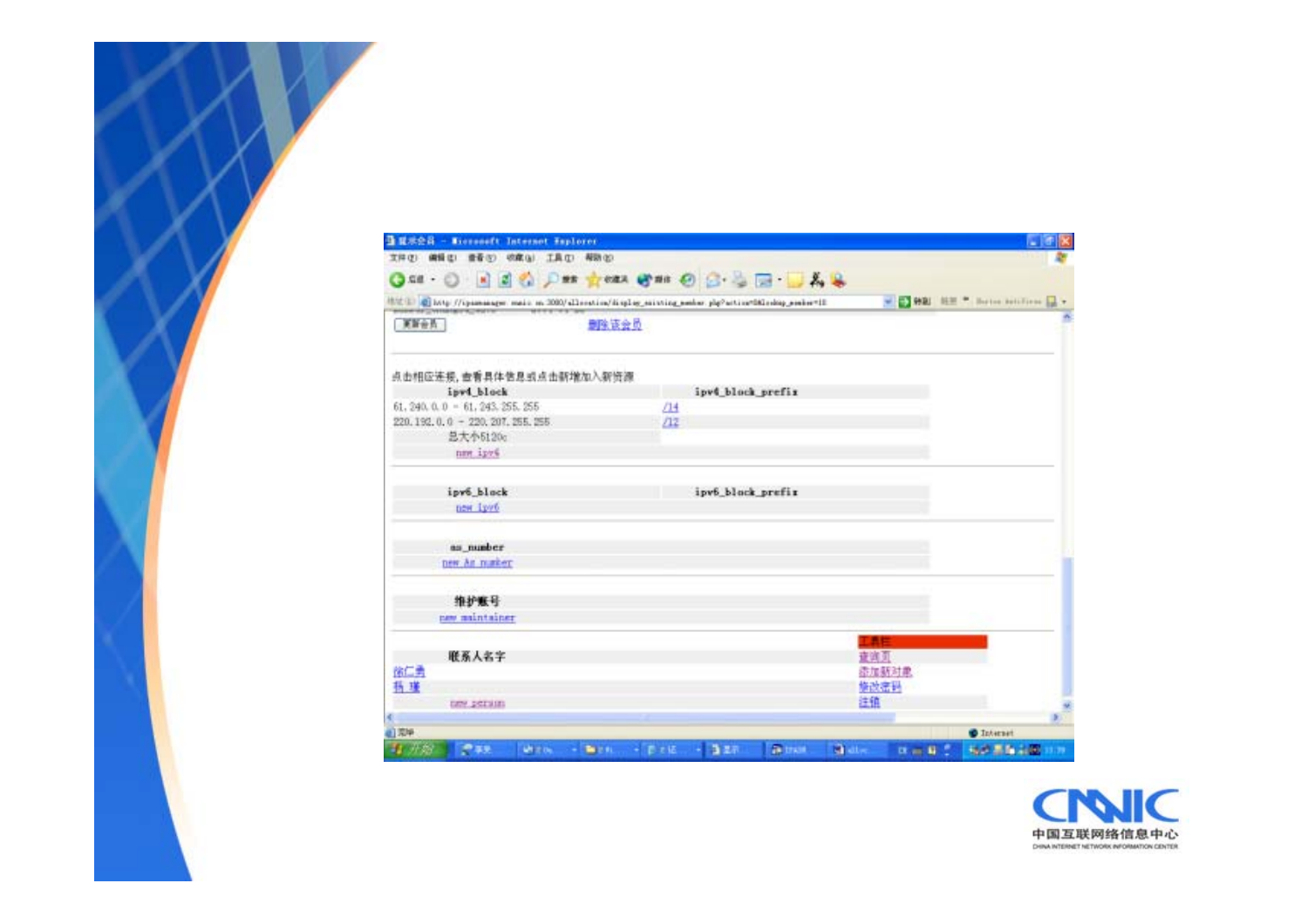| $ \Box$ $\times$<br>21: test - Microsoft Internet Explorer             |                               |                                                                                        |                      |  |  |  |  |
|------------------------------------------------------------------------|-------------------------------|----------------------------------------------------------------------------------------|----------------------|--|--|--|--|
| 文件(2) 编辑(2) 查看(2) 收案(3) 工具(2) 帮助(2)                                    |                               |                                                                                        |                      |  |  |  |  |
| ● R + ① · R 2 4 △ D R * 女 MR * 中 # + ④ B · B □ ■ 為 ↓                   |                               |                                                                                        |                      |  |  |  |  |
| v → 林勤 随振 ™<br>地址(2) attp://ipas.cnaic.net.cn/Ticket/Bisplay.html?id=1 |                               |                                                                                        |                      |  |  |  |  |
| <b>NIK PRACTICAL TH</b>                                                |                               |                                                                                        | 使用者:root A           |  |  |  |  |
|                                                                        | ipas.cnnic.net.cn 专用流程系统      | 提出申请单 General v                                                                        | 五田                   |  |  |  |  |
| 圭页                                                                     | #1: test                      |                                                                                        | 回复  解決  开启  评议       |  |  |  |  |
| 申请单<br>查询                                                              | 亜本信息                          | 日期                                                                                     |                      |  |  |  |  |
| 新增查询                                                                   | 佛号: 1                         | 新塔日: 2004-08-10 10:25:17 星曜二                                                           |                      |  |  |  |  |
| #1                                                                     | <b>EUR: 新建立</b><br>处理时间: 0 分钟 | 应起输目: 尚未设定<br>实际起始日:尚未设定                                                               |                      |  |  |  |  |
| 显示内容                                                                   | 优先顺位: 0/0                     | 上次联络: 南米设定                                                                             |                      |  |  |  |  |
|                                                                        | 表章: General                   | 到期日:尚未设定                                                                               |                      |  |  |  |  |
|                                                                        | 入局                            | 已解决: 尚未设定                                                                              |                      |  |  |  |  |
|                                                                        | 承办人: rest                     | 前次更新: 2004-08-10 10:25:37 星期二 (root)                                                   |                      |  |  |  |  |
|                                                                        | 中译人: rest@localhost           | 未来                                                                                     |                      |  |  |  |  |
|                                                                        | 副本:                           | 需先处理:                                                                                  |                      |  |  |  |  |
| 设定                                                                     | 管理员副本:                        | 可接续处理的中速量:<br>日中 連単!                                                                   |                      |  |  |  |  |
| 偏好                                                                     |                               | 子中课章:                                                                                  |                      |  |  |  |  |
|                                                                        |                               | 图书:                                                                                    |                      |  |  |  |  |
| 笠核                                                                     |                               | 被参考:                                                                                   |                      |  |  |  |  |
|                                                                        |                               |                                                                                        |                      |  |  |  |  |
|                                                                        | 紀录                            |                                                                                        | 显示模式:[轴同称头目] [三氧正元]] |  |  |  |  |
|                                                                        | 2004-00-10 10:25:17 星車二       | root-申请单新增完毕                                                                           | [回复] [评论]            |  |  |  |  |
|                                                                        | 主题: test                      |                                                                                        |                      |  |  |  |  |
|                                                                        |                               |                                                                                        |                      |  |  |  |  |
|                                                                        | 2004-08-10 10:25:37 夏糖二       | root - 已委罪                                                                             |                      |  |  |  |  |
|                                                                        |                               | >  <rt 3.0.7="" best="" practical="" solutions="" th="" 公司出品。<="" 版,=""><th></th></rt> |                      |  |  |  |  |
| a<br><b>D</b> Internet                                                 |                               |                                                                                        |                      |  |  |  |  |
| 背 光后                                                                   | di el: test = Bicro.          | $= 0.1004$                                                                             | € ● ■ 10:16          |  |  |  |  |

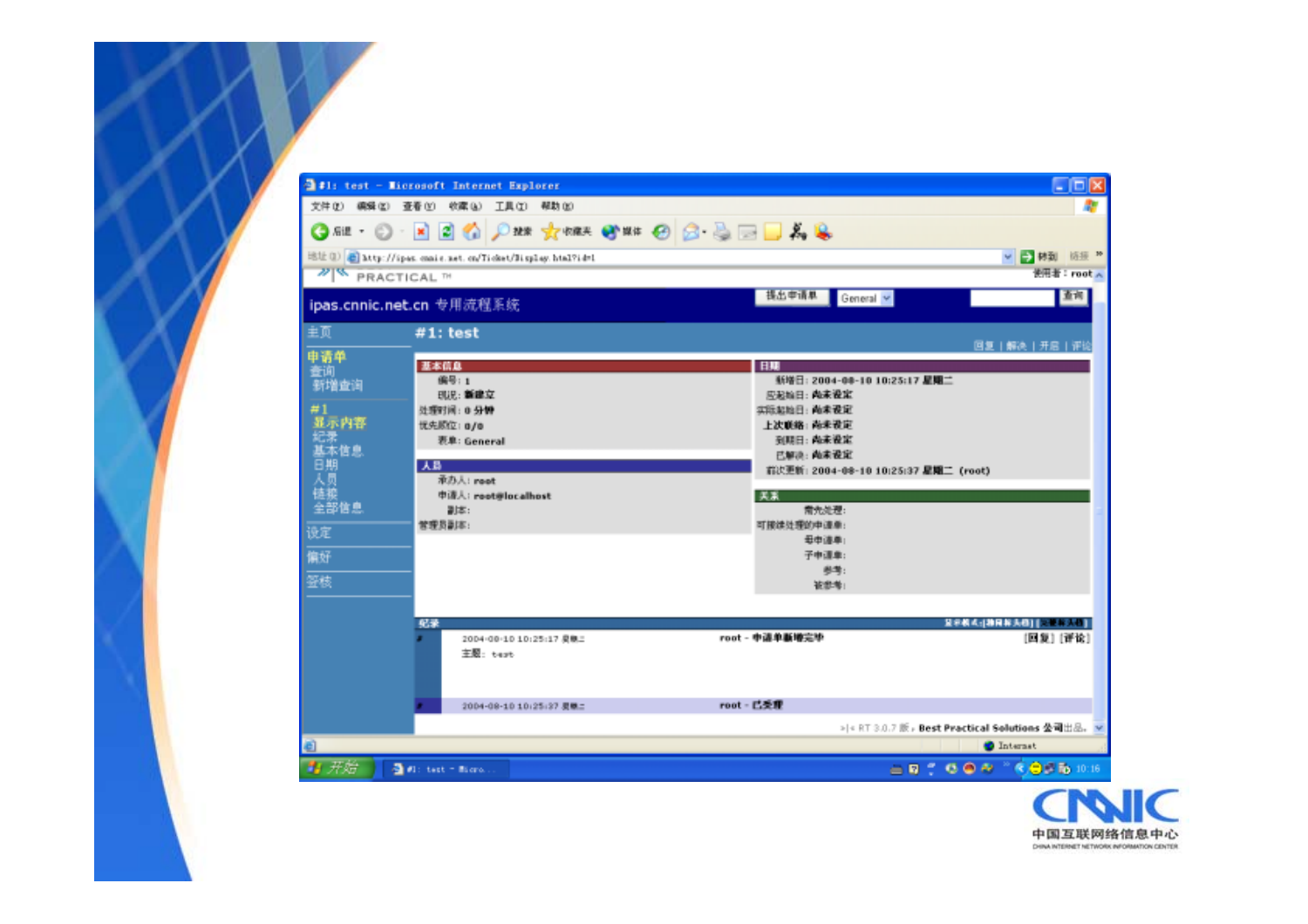## Our Next Plan

. Chinese want to mirror APNIC database,and provide Chinese query system

.This year we will hold training meeting in more than 20 cities, the plan has begun already

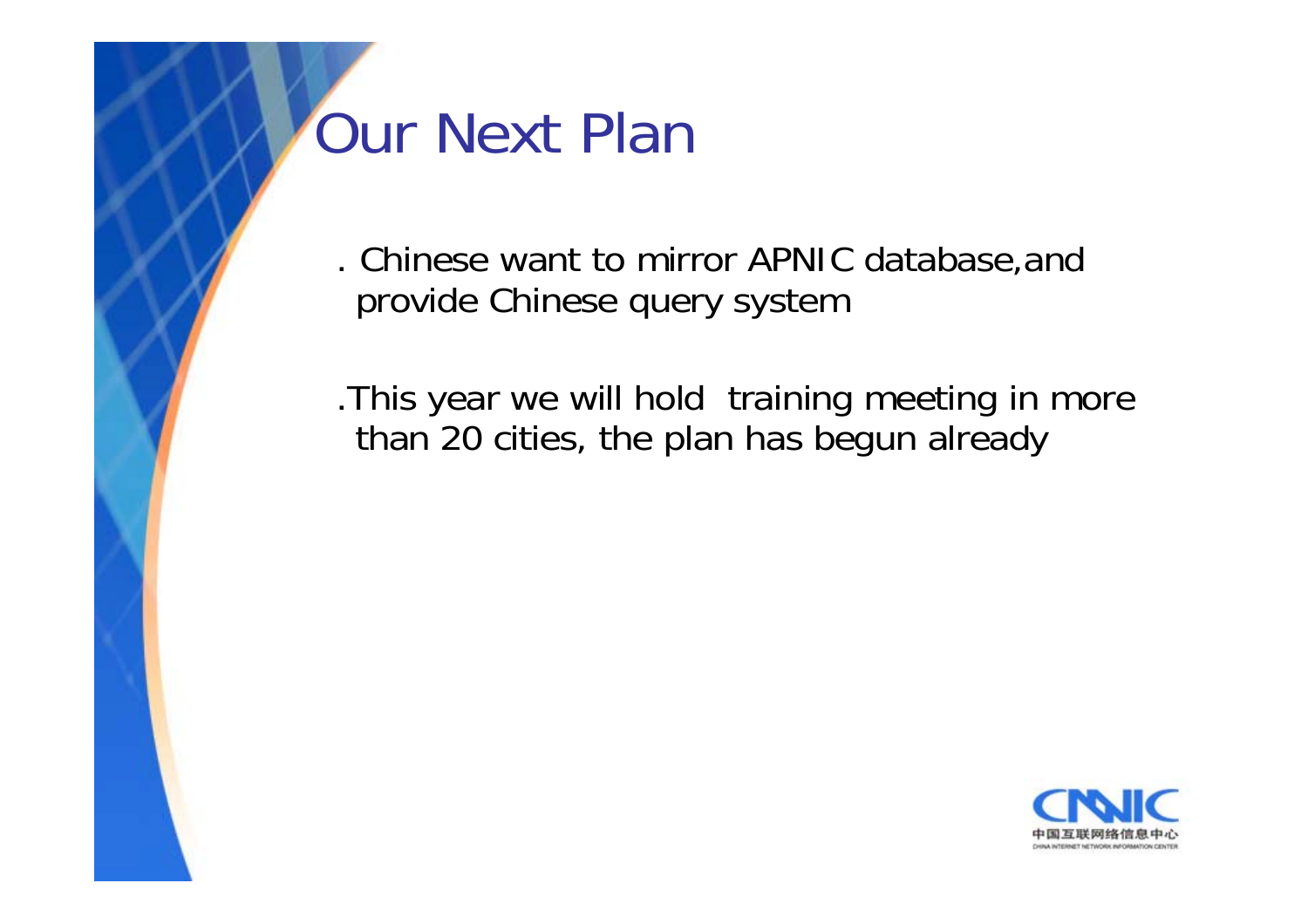#### CNNIC has 120 IP members up to now



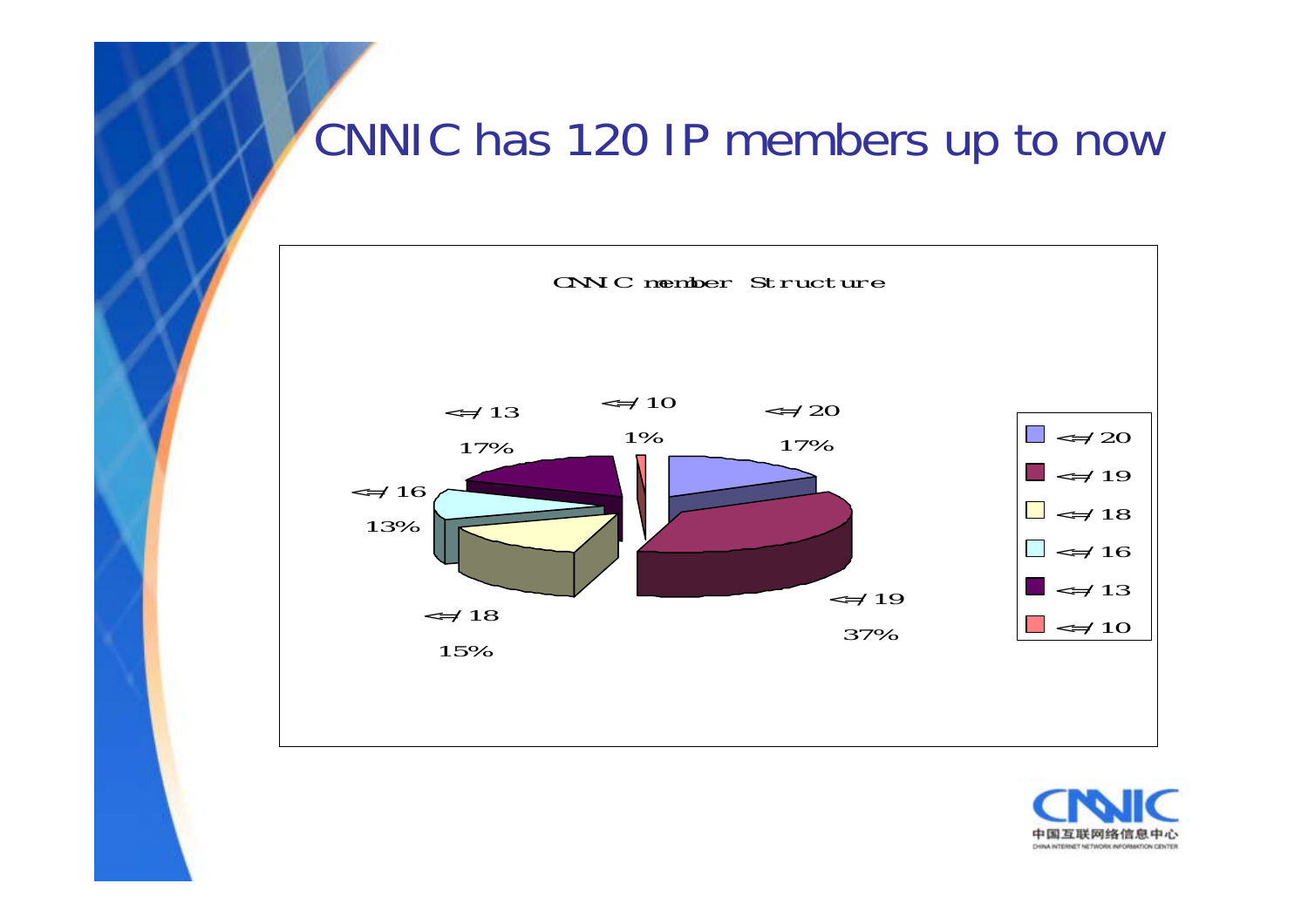## 1st Open Policy Meeting report

Date: 8/7and 9/7 /2004 Location: Beijing,China

50 Attendees from 29 CNNIC members,because the distance from Shanghai and Guangdong to Beijing is too long,it is a pity that some members can not attend the meeting,so if we have chance,we will hold meeting at Shanghai and Guangdong in order to attract more member.

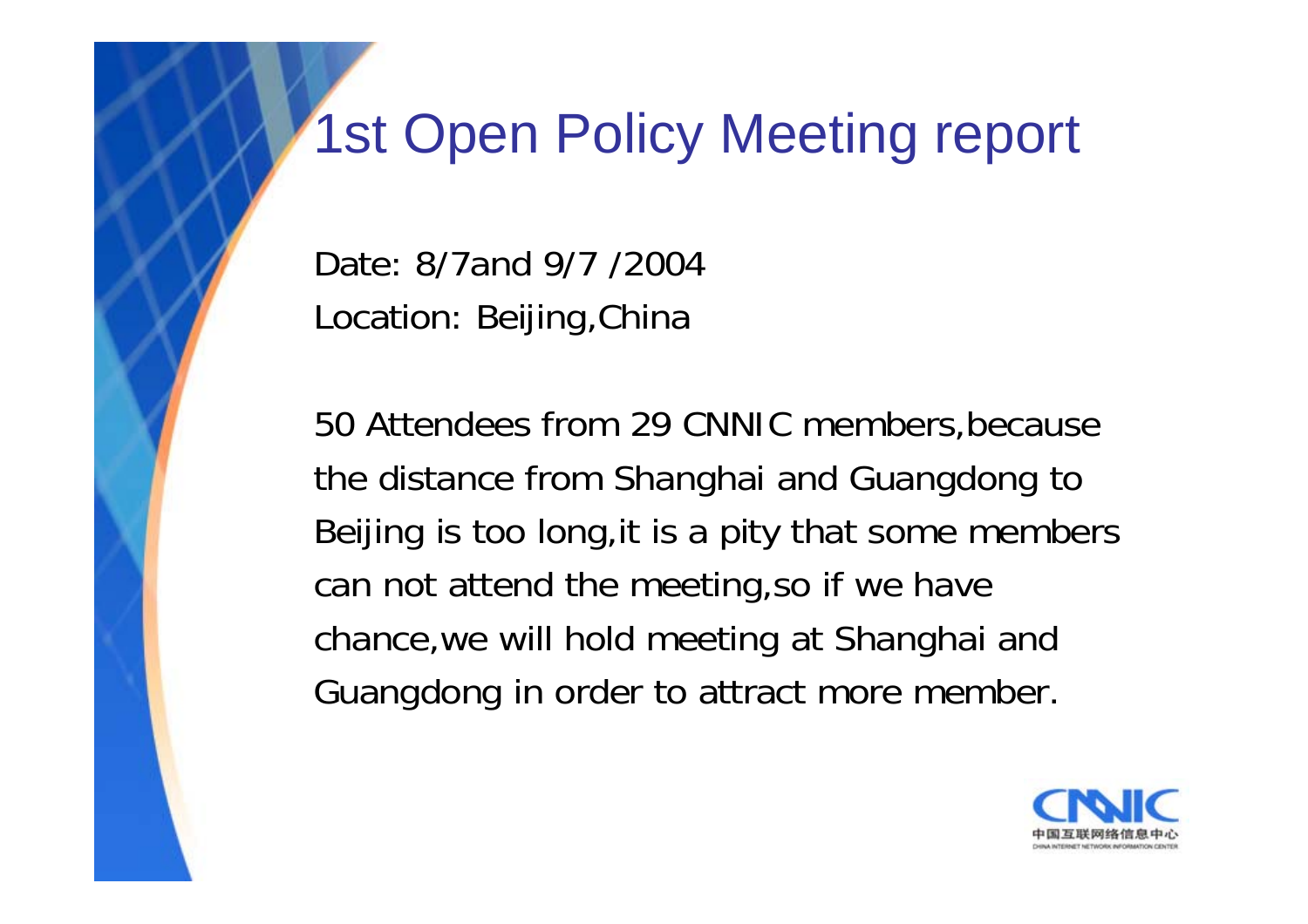# **APNIC training**

Training Officers are Miwa and Guanglang, The title is Internet Resource anagement **Essentials** 

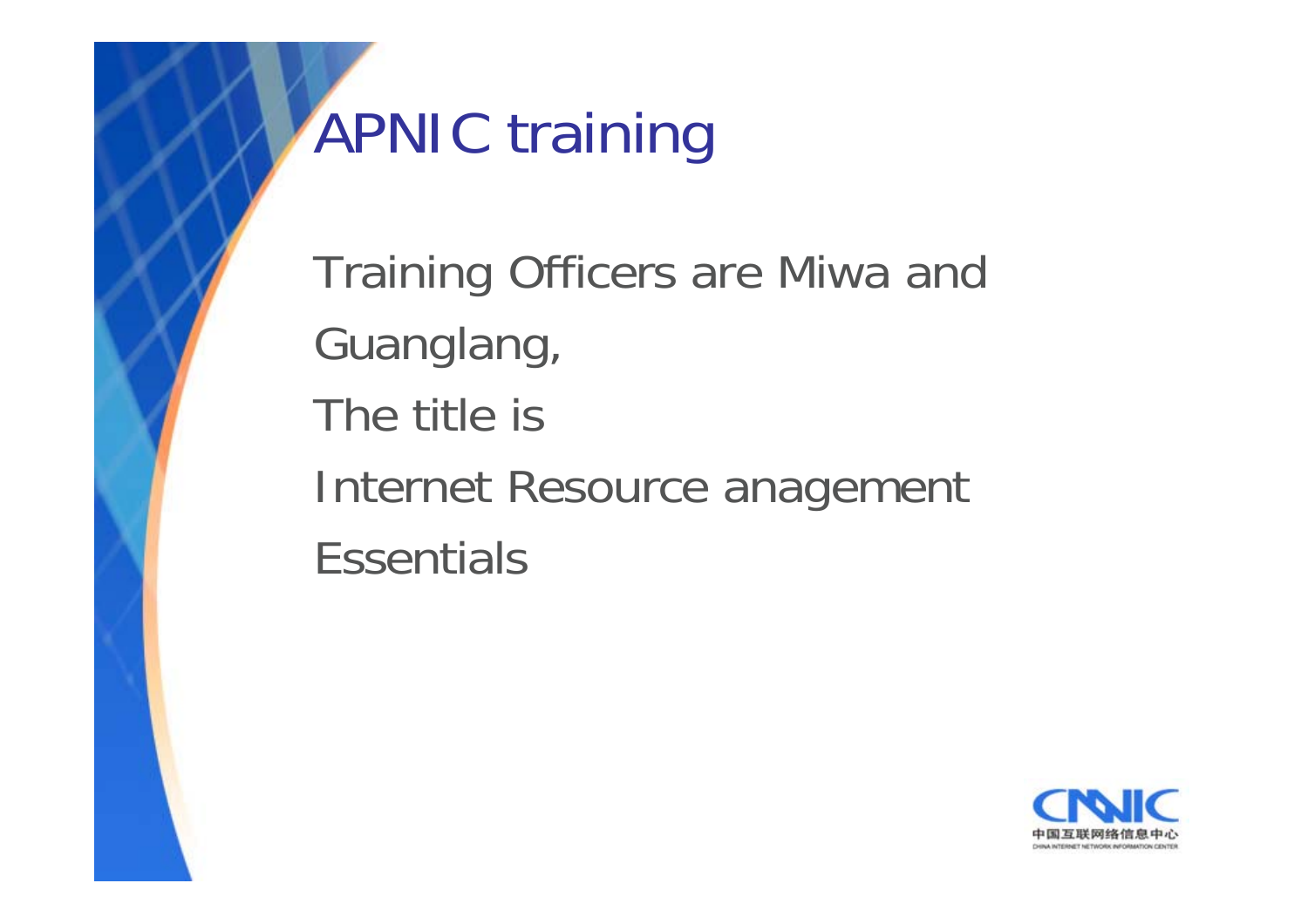



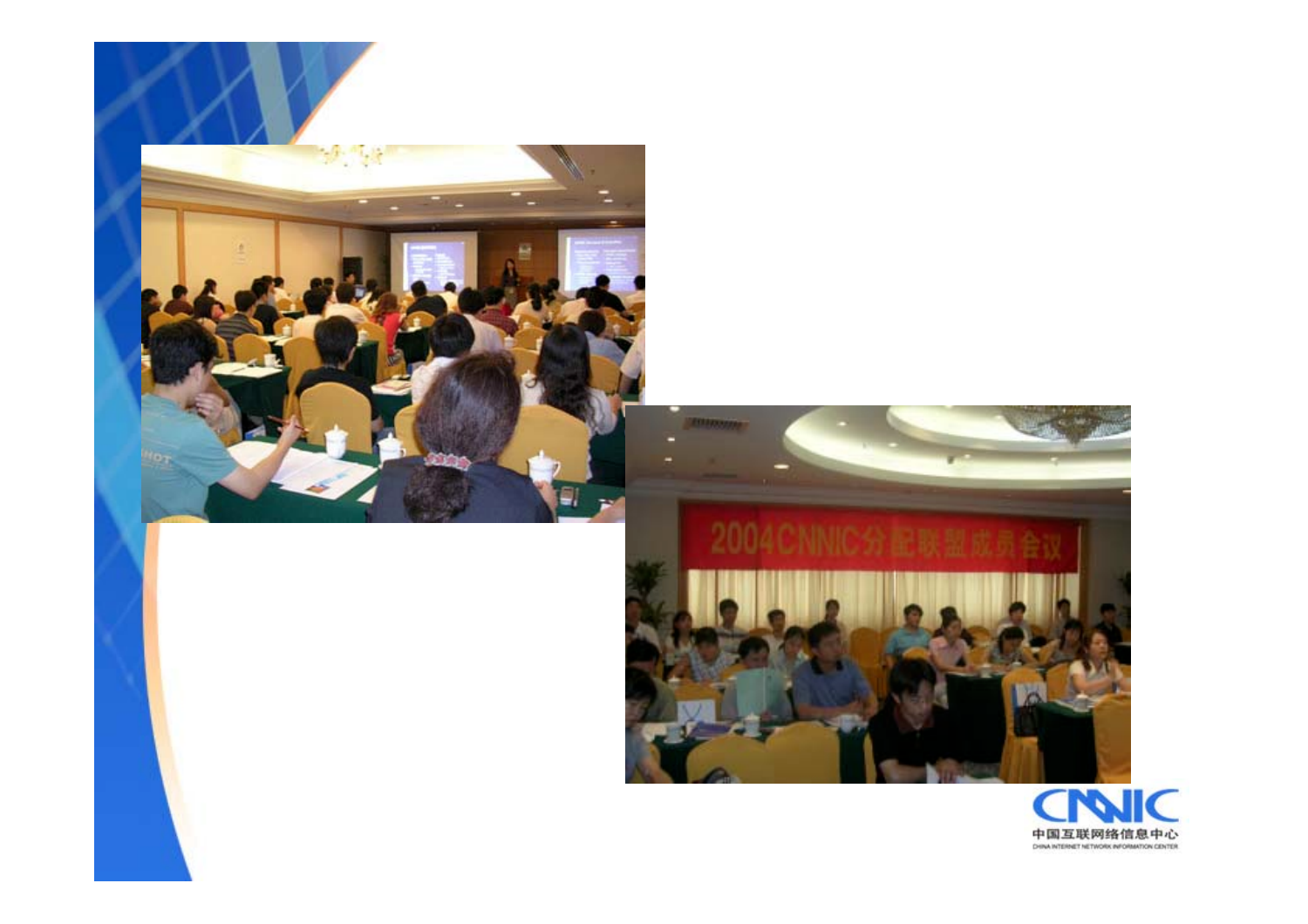## Investigation result

#### Attendee structure:



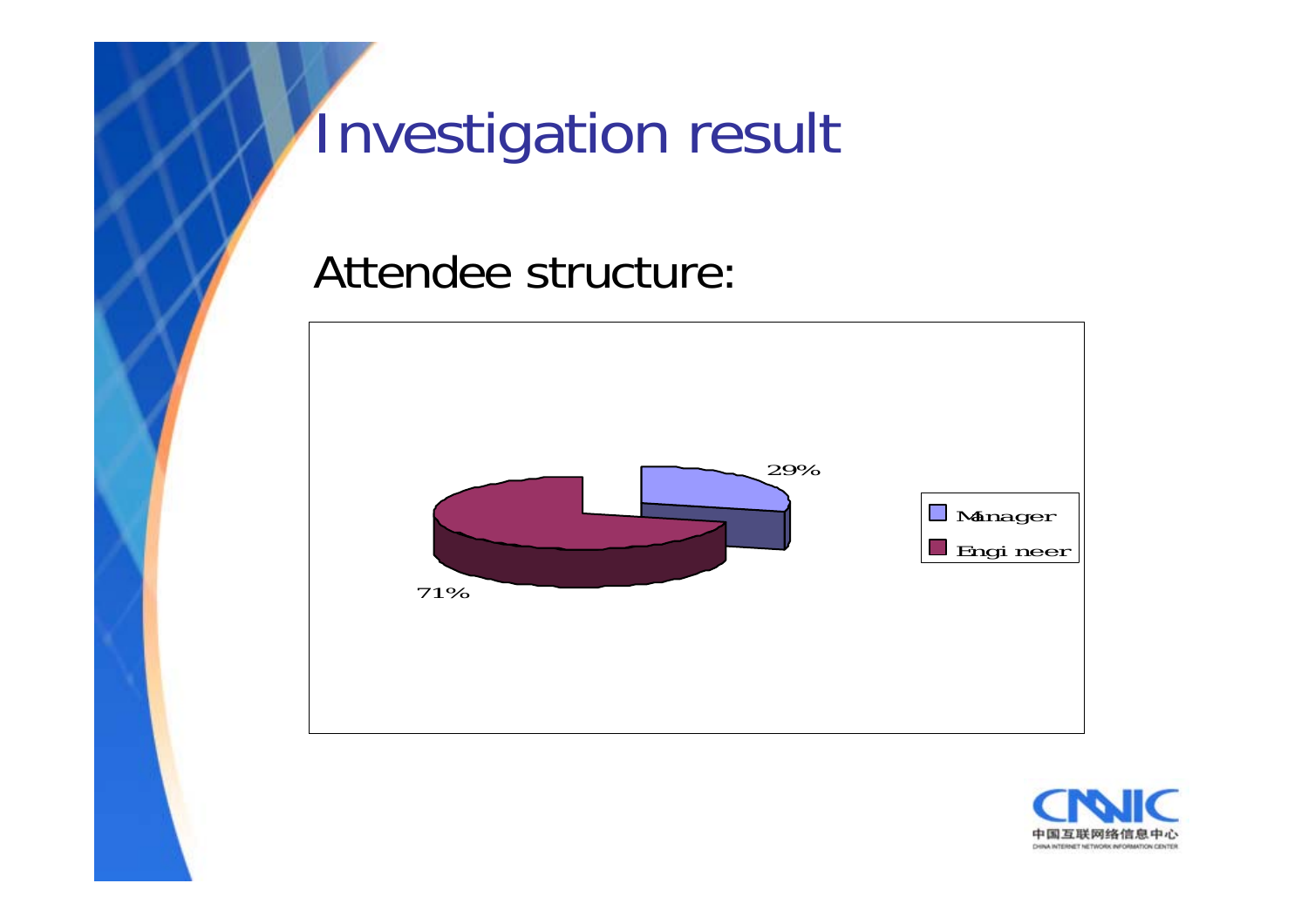#### **.** ■ The topics they are most interested



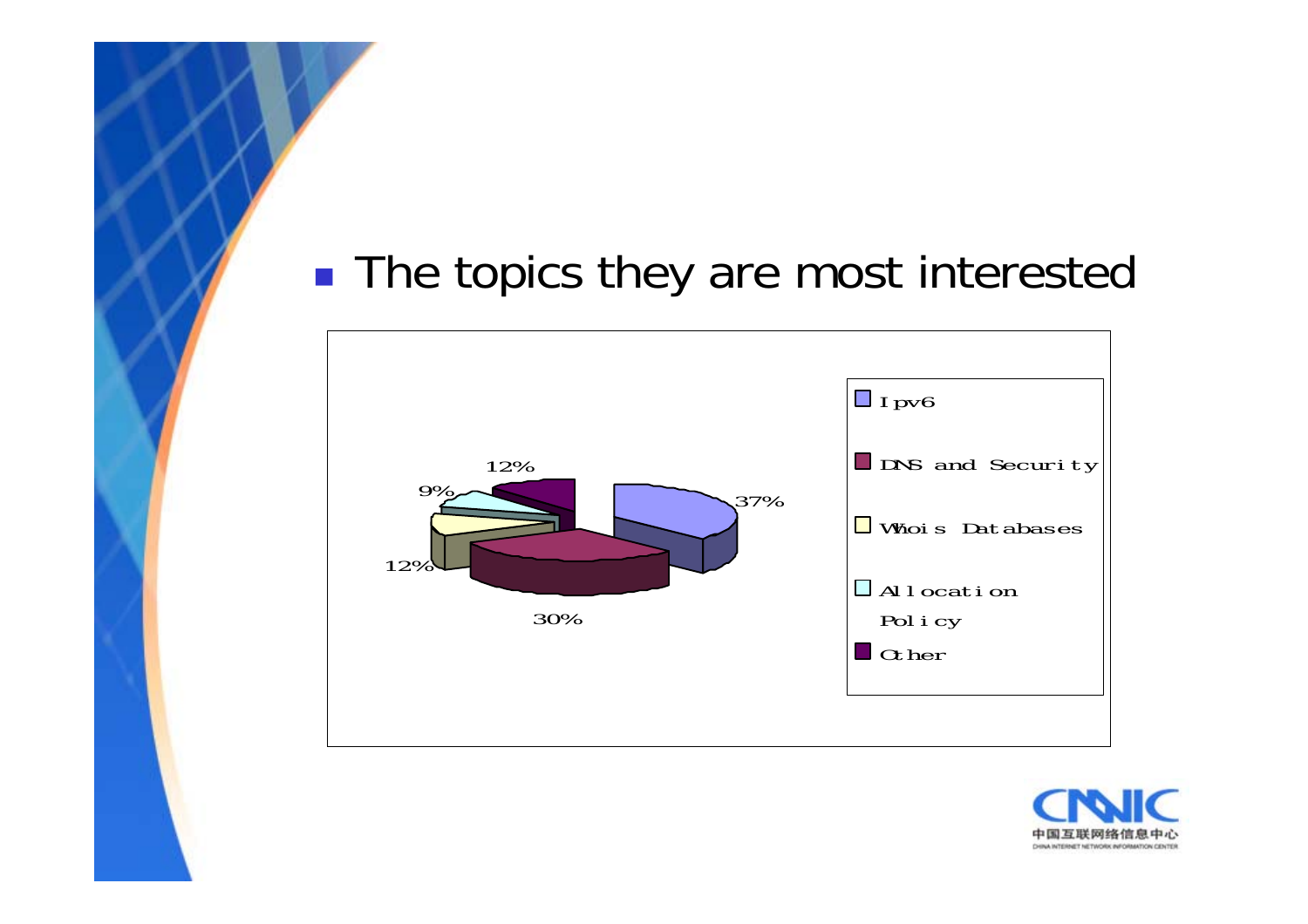#### Barriers to CNNIC member's participation in APNIC Policy



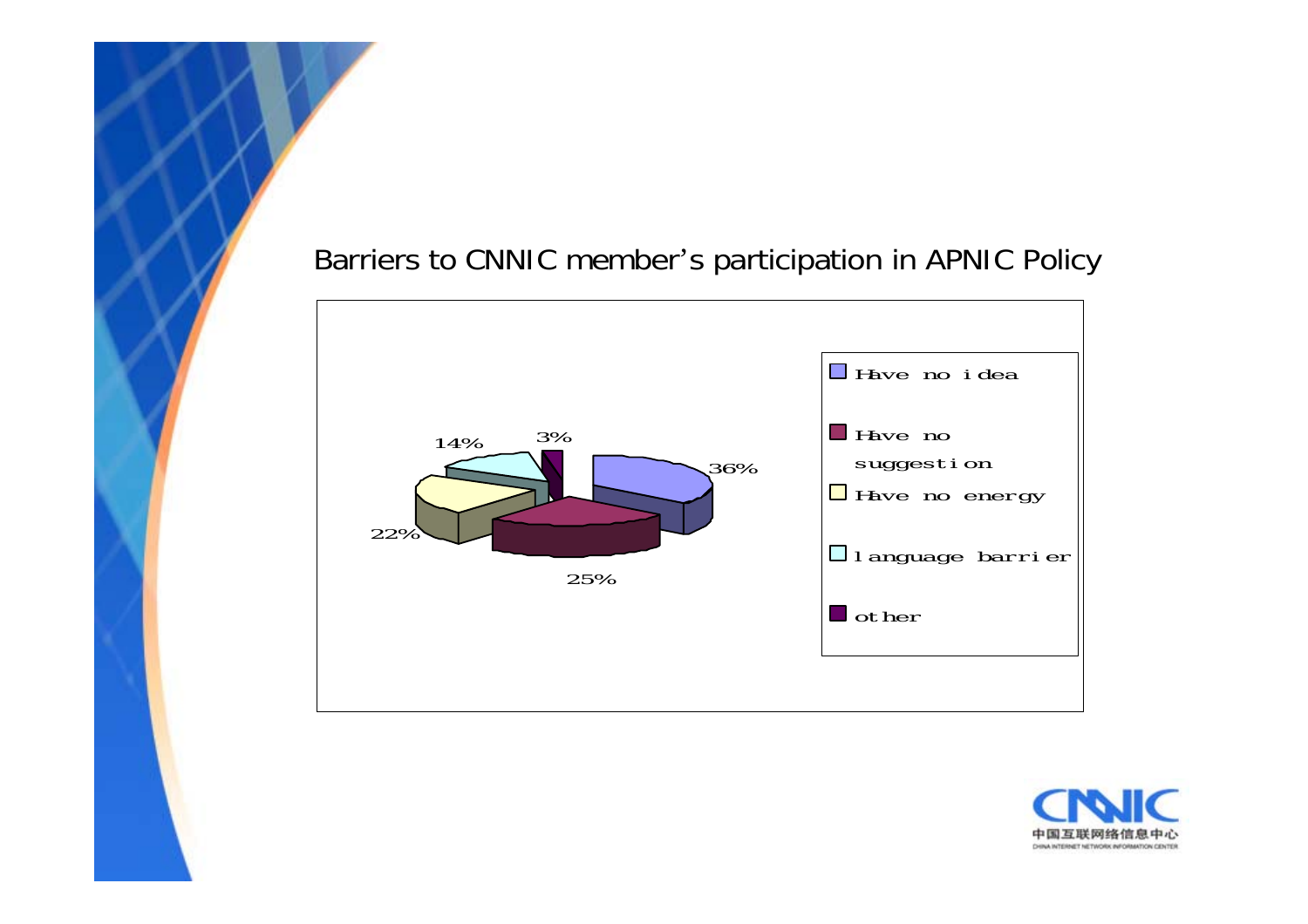## **Conclusion**

.place of meeting:Shanghai ? .continue to corporate with APNIC and talk about more interesting topic:IPv6,DNS , whois and policy .We need encourage our member to participate in APNIC meeting and establish CNNIC policy procedure according with the situation of China